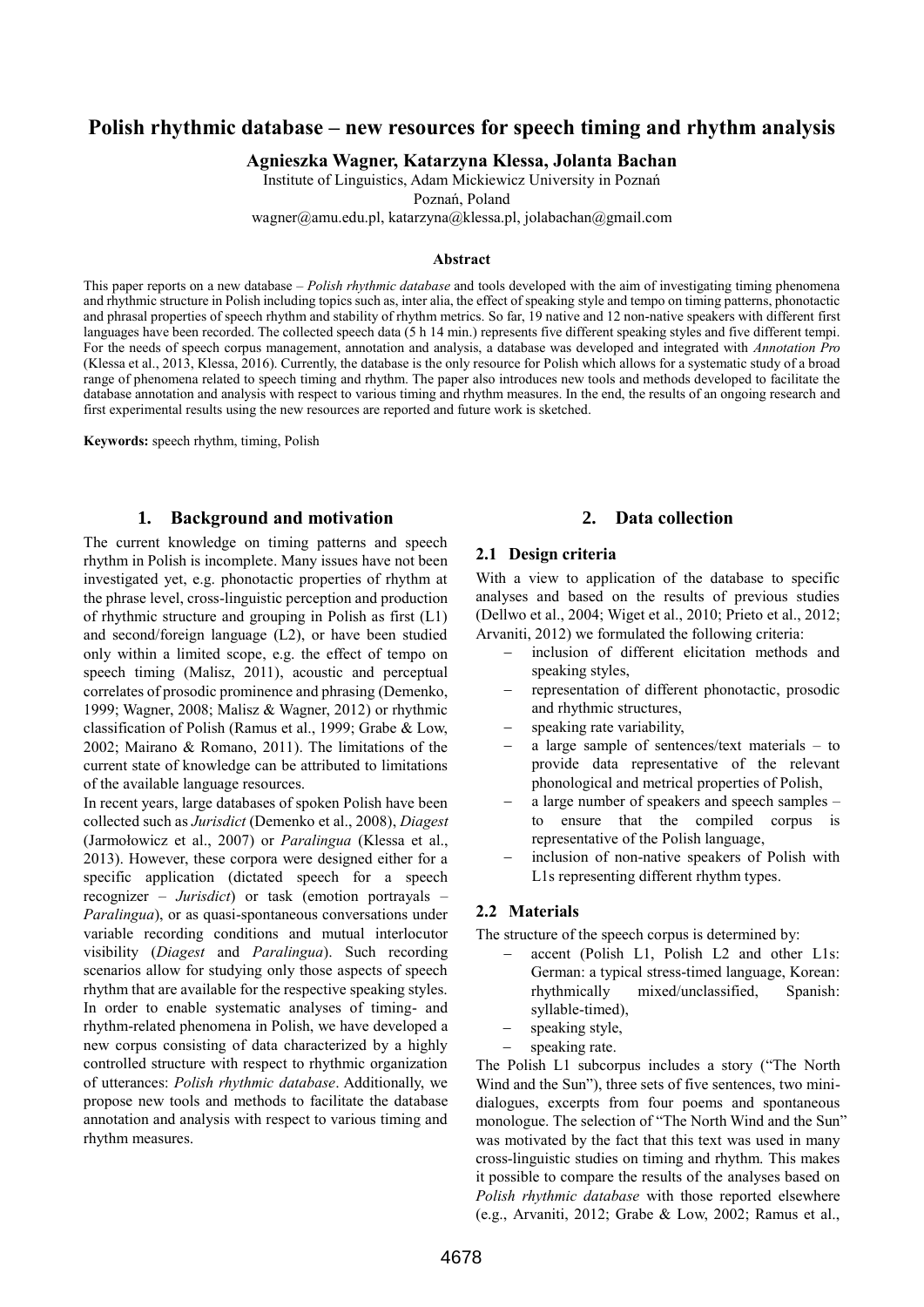1999; Dellwo & Wagner, 2003). Moreover, the translations of the story are available for many languages, including Spanish, German and Korean. For the sentence subcorpus we created "stress-timed" and "syllable-timed" sentences representing the maximum and the minimum phonotactic complexity, respectively, and phonotactically "uncontrolled" sentences representing "average" syllable complexity. The sentences were constructed using frequency and distribution lists of Polish syllables with word examples (Śledziński, 2013). All sentences had similar length (17-22 syllables) and syntactic and prosodic structure. The mini-dialogues were designed to incorporate different sentence types and prosodic structures. The sentence subcorpus and mini-dialogues are composed of vocabulary adjusted to the Polish L2 speakers' level. The texts in the poem subcorpus represent different poetic meters: iambic, trochaic, a hexameter and an amphibrach (Kulawik, 1997). Spontaneous monologue was elicited using two diapix tasks which consisted in finding differences between two highly similar pictures (Bradlow et al., 2007). This method has the advantage of providing some control over the lexical content of the elicited speech and similar amount of speech data from each speaker. The story, sentences and poems were recorded by Polish L1 speakers at five different tempi. For the needs of studying cross-linguistic perception and production of prominence and phrasing, stability of rhythm metrics and rhythmic classification of Polish, we also recorded non-native speakers in Polish and in their L1s (see: Sec. 2.4).

### **2.3 Speakers**

Nineteen Polish native speakers (eight males and eleven females) and twelve Polish L2 speakers were recorded. The native speakers were students of the Institute of Linguistics at Adam Mickiewicz University in Poznan (AMU). They were all monolinguals from the region of Greater Poland and used the Cracow-Poznan pronunciation variant.

The L2 speakers were three German, five Korean and four Spanish learners of Polish as a foreign language. They all reported speaking with a standard accent in their L1s and (pre-)intermediate level in Polish which was in accordance with the level of the course they attended at AMU and was also confirmed by the language instructors. None of the speakers reported any speech or hearing disorders.

## **2.4 Procedures**

The recordings were carried out in a professional recording studio (sampling rate: 44.1 kHz, 16-bit quantization). The Polish L1 speakers recorded consecutively the story, sentences, poems, mini-dialogues and spontaneous speech. The first three parts were first produced at the speaker's normal rate (norm), then at a fast rate (fast) and finally at the fastest tempo (vfast). After recording spontaneous speech, the texts were produced consecutively at a normal (norm2), slow (slow) and the slowest (vslow) speaking rate. As a result, each session consisted of altogether 32 recordings, each representing one speaking style at one speaking rate, e.g. recording 1: story/norm, recording 2: story/fast, recording 16: dialogue/norm.

The non-native speakers recorded first their L1 data: story "The North Wind and the Sun" and three sets of sentences differing in their phonotactic complexity, and then Polish data: story, sentences and mini-dialogues, only at the normal tempo. All the recordings were supervised by a phonetician. In case of disfluencies or too little variation in speaking rate the recording was repeated.

# **3. Speech database**

### **3.1 Architecture and data management**

For the purpose of annotation management, we applied the client-server methodology with Microsoft SQL Server. First, a relational database was designed, which made it possible to control the progress of annotation both locally, at the laboratory, and from remote locations. The implemented database model reflects the Polish rhythmic database contents structure and includes tables both for storing annotations themselves, and metadata (e.g., speaker's personal information, languages spoken, recording session date, access permissions, etc.). The client application (created in Visual Studio .NET WinForms C#) can be installed at any desired number of personal computers all connecting to the same central database. The application was integrated with *Annotation Pro* (Klessa et al., 2013, Klessa, 2016) and automatically opens files for annotation. The annotations are stored as database entries, but can also be easily exported as collections of selfstanding annotation files (.ANT or .ANTx) or converted to any of *Annotation Pro* export formats (TextGrid, txt, csv).

## **3.2 Labeling procedure**

The labeling was carried out in *Annotation Pro*. First, each recording session in the Polish L1 and Polish L2 subcorpora was divided into inter-pausal time groups and transcribed orthographically by four trained labelers. Then, for each time group we generated automatic transcription and alignment at the phoneme/syllable/word level using tools described in Demenko et al. (2003) and Szymański & Grocholewski (2005) which are integrated with *Annotation Pro*. The results were corrected manually by the four labelers and a final control procedure by an expert phonetician was carried out. The Polish L2 data was also annotated with mispronunciations as in Wagner & Cylwik (2010). The prosodic labeling (so far limited to Polish L1 data) consisted in marking minor and major prominences (non-prominent syllables did not receive any label) and boundaries of intonational and intermediate phrases, using perceptual and linguistic cues (cf. Breen et al., 2012; Streefkerk, 2002).

## **4. Ongoing work**

## **4.1 Evaluation of the corpus**

The total duration of the Polish L1 subcorpus is five hours and the mean amount of speech per speaker is 16 minutes. The Polish L2 subcorpus contains 13.3 minutes of speech. In the nearest future it is planned to record two more male speakers for the Polish L1 subcorpus in order to achieve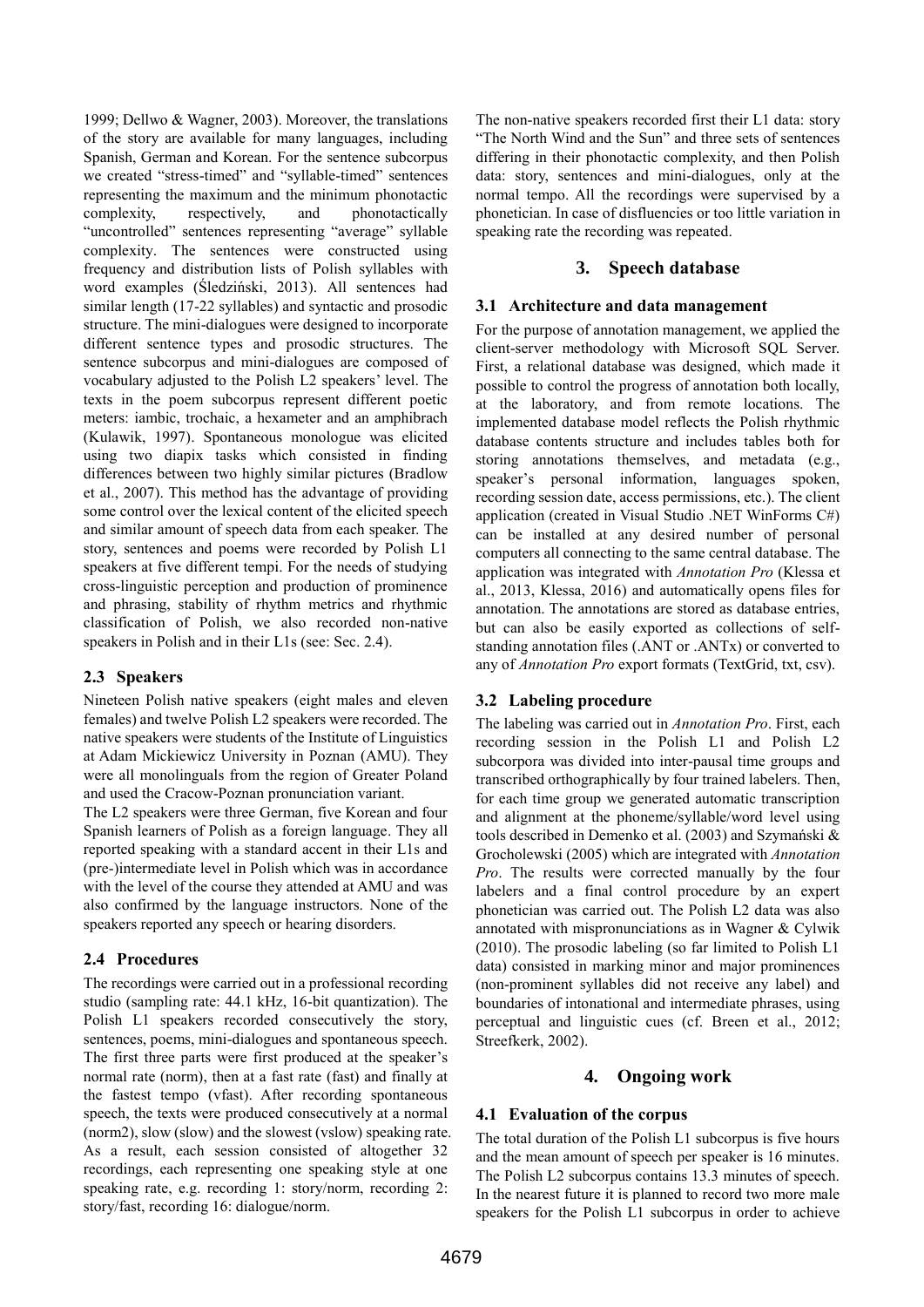better balance in terms of speakers' gender, and also additional Polish L2 speakers to achieve the target of five speakers per language group. An overview of the two subcorpora is given in Table 1 and Table 2.

| speaking     | min. of | syllables | words | inter- |
|--------------|---------|-----------|-------|--------|
| style<br>(L1 | speech  |           |       | pausal |
| Polish)      |         |           |       | groups |
| story        | 67      | 17943     | 9397  | 1583   |
| sentences    | 112     | 33856     | 13455 | 2307   |
| poems        | 70      | 17703     | 10239 | 1971   |
| mini-dial.   | 13      | 5098      | 2571  | 498    |
| spontaneous  | 39      | 12393     | 6341  | 1435   |
| total:       | 301     | 86993     | 42023 | 7794   |
| mean/speaker | 16      | 4579      | 2212  | 410    |

Table 1: Summary statistics of the Polish L1 subcorpus.

| subcorpus               | min. of | sylla- | words | inter-      |
|-------------------------|---------|--------|-------|-------------|
|                         | speech  | bles   |       | pausal time |
|                         |         |        |       | groups      |
| Polish L <sub>2</sub> / | 3.2     | 2167   | 1013  | 208         |
| German L1               |         |        |       |             |
| Polish L <sub>2</sub> / | 5.5     | 2777   | 1314  | 400         |
| Spanish L1              |         |        |       |             |
| Polish L <sub>2</sub> / | 4.5     | 2817   | 1314  | 368         |
| Korean L1               |         |        |       |             |
| total:                  | 13.3    | 7761   | 3641  | 976         |

Table 2: Summary statistics of the Polish L2 subcorpus.

A comparison between intended (ISR) and laboratory measured speaking rate (LSR) showed that speakers succeeded in differentiating the tempo of their reading: the number of syllables per second (excluding pauses) increases from normal to very fast (vfast) ISR and decreases from normal to very slow (vslow) ISR (Figure 1). Some differences in syllable rates between *norm* and *norm2*  (for explanation see Sec. 2.4) can also be observed and they present an interesting topic for future study.



Figure 1: A comparison between intended and laboratory measured speaking rate in different subcorpora.

Generally, sentences were produced faster than story and

poems. LSR was affected by syllable complexity: "syllable-timed" sentences were characterized by higher speaking rate than "uncontrolled" and "stressed-timed" sentences. LSR also differed among the speakers, with the slowest and fastest speakers achieving an overall rate of 3.29 and 5.34 syll./sec. respectively.

### **4.2 Automatized Procedures**

In order to enhance data processing and analysis, two new *Annotation Pro* plugins (C# scripts) have been created: Category PVI plugin enabling calculation of nPVI and rPVI metrics (Grabe & Low, 2002) and Duration Intervals providing values of Varcos (Dellwo, 2006), ΔC, ΔV, and %V (Ramus et al., 1999). The plugins require input in the form of consonant-vowel label sequences, therefore we have developed another script which automatically converts phonemic transcriptions to CV sequences. The labeling on the phoneme layer is exported as one CSV file for all files using *Annotation Pro* export function. Among other things, the CSV file contains information about the source annotation filename in the .ANTx format, the phoneme label and start and duration times of the segment. This information is used to create V and C annotation files for each recording: within a given time group vowel labels and consonant labels are converted into "V" and "C", respectively. The conversion of /j/ and /w/ glides depends on the adjacent phonemes. Each V and C files have the structure: <V or C label; start time in seconds; end time in seconds>. Additionally, consecutive V or C segments are merged into one V or C interval. As a result a string of CVCVCV... intervals with time-stamps is created for each recording, and can be used as input for the Category PVI and Duration Intervals plugins.

The above solutions are largely language independent and together with *Annotation Pro + TGA* plugin developed earlier for the same software environment (Gibbon, 2013; Klessa & Gibbon, 2014), they provide a powerful tool for automatic extraction of timing and rhythm information.

Figure 2 presents *Annotation Pro* window displaying a fragment of a fully annotated utterance for which TGA parameters and rhythm metrics were calculated.

#### **4.3 First experimental results**

In a recent study (Wagner 2016) based on the whole Polish L1 subcorpus an attempt has been made to determine stability of timing patterns in Polish and to provide some insights into its rhythmic classification. The results showed that such aspects of Polish rhythm as durational variability and tendency towards isochrony expressed by PVIs are affected by speaking style, rate, poetic meter and phonotactic structure. It was observed that nPVI-V is more stable than rPVI-C and captures those timing properties which account for the perception of speech rhythm (e.g. the distinction between iambs and trochees). The results of a comparative analysis between Polish and prototypical stress- and syllable-timed languages, using data from Arvaniti (2012) and Dellwo & Wagner (2003), showed that: a) Polish has idiosyncratic patterns of timing variability that distinguish it from both stress-timed German/English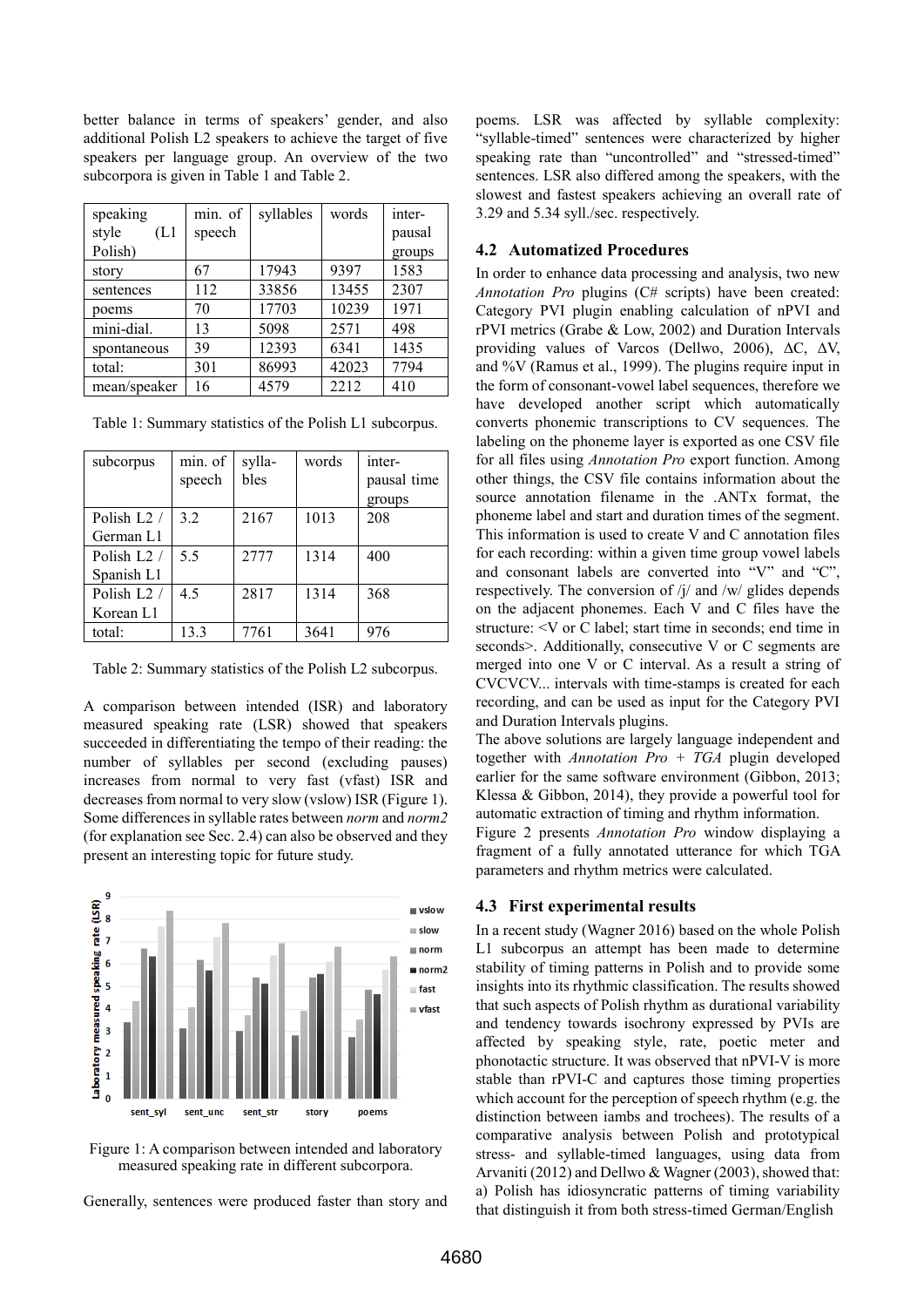

Figure 2: Annotation Pro window showing annotations and measurements for an utterance from the sent syl subcorpus (some layers are hidden). From top to bottom: alignment and transcription at the word/syllable level, TGA results, segmentation into consonantal (C) and vocalic (V) intervals, PVIs and duration measurements for C and V intervals, deltas, Varcos and percentages of the duration of C and V intervals.

and syllable-timed Spanish/Italian, b) its position in the rhythm space is distant from the areas associated with both stress- and syllable-timing, c) it differs significantly from the other languages in terms of the patterns of tempo differentiation.

In another study (Wagner & Klessa, 2015) we investigated the relationship between tempo and speaking style on the one hand and timing properties on the other. For this purpose we performed *Time Group Analysis* (TGA; Gibbon, 2013; Klessa & Gibbon, 2014) and analyzed regression slopes and intercepts calculated for 1265 inter-pausal groups. The results showed that the intercept values were negatively correlated with tempo and the patterns were similar across speaking styles. The highest variability was found in mean slope values, indicating that the deceleration and acceleration patterns (expressed regression slope) vary more among the speaking styles than intercepts or mean values of speaking rate.

## **5. Conclusion and future work**

The *Polish rhythmic database* is the first collection of spoken Polish designed for a systematic study of a broad range of phenomena related to speech timing, rhythm and prosody in general and it is integrated with a collection of software tools and methods designed to facilitate the database annotation and analysis with respect to various timing and rhythm measures. Currently, the collected

speech data (5 h 14 min.) comprises recordings of 19 native and 12 non-native speakers of Polish and represents five different speaking styles and five different tempi. In the near future the results of prosodic labeling of the Polish L1 subcorpus will be analyzed in terms of inter-labeler agreement and intra-labeler consistency and different approaches to deriving the final markers of prominence level and boundary strength, (e.g., as in Streefkerk (2002) or Cole et al. (2010)) will be compared. The same procedures will be applied to Polish L2 subcorpus once its prosodic labeling is completed. We also intend to label the Korean/German/Spanish L1 subcorpora and to engage the speakers of these languages to provide prosodic annotations of selected data from the Polish L1 subcorpus. Apart from prominence annotation we intend to provide a higher-level description of intonation like e.g., ToBI (Beckman & Ayers, 1997; Silverman et al., 1992) for at least a part of the corpus and to automatically extract acoustic features of accents and phrase boundaries (in the domain of f0, intensity and time). First of all, timing, tempo and intonation are integrated in the speech signal and secondly, there has been a growing body of evidence that they interact in speech perception (e.g., Boswell & Arvaniti, 2010, Arvaniti & Ross, 2012). This casts doubt on the idea that rhythm is based solely on timing, as assumed by *rhythm class hypothesis*, and indicates the need of integrating all these prosodic factors in the description and analysis of rhythm.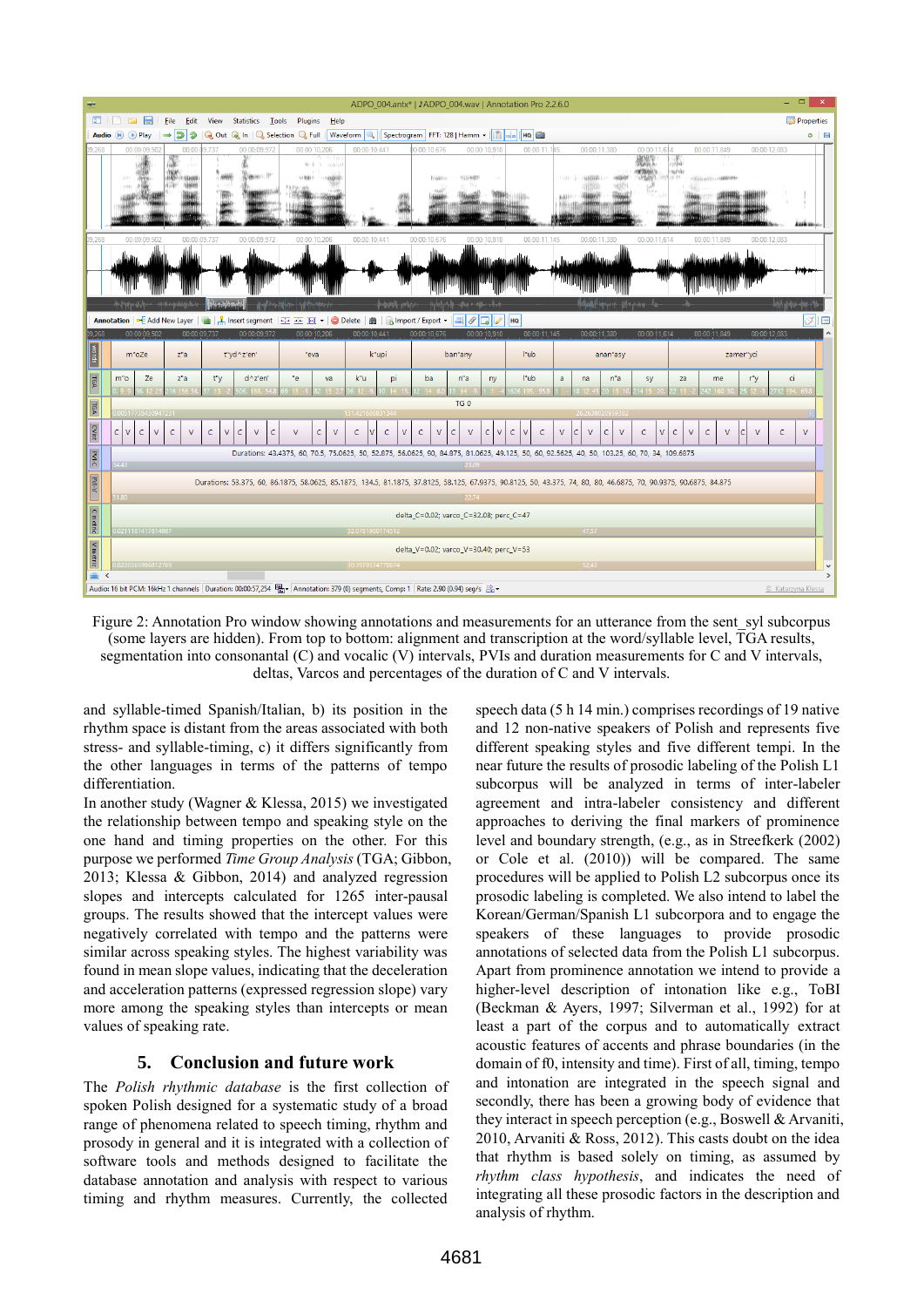Among research topics that we intend to investigate are: stability of rhythm metrics other than PVIs, rhythmic classification of Polish, phonotactic and phrasal properties of speech rhythm in Polish as L1 and L2, and crosslinguistic perception and production of prominence and phrasing. The final goal is to provide a comprehensive description of timing patterns and speech rhythm in Polish. Apart from that the results of the research based on *Polish rhythmic database* may also have an impact on the general understanding of rhythm and on the methodology of future research in this field.

#### **6. Acknowledgements**

This research has been carried out in the scope of the project "Rhythmic structure of utterances in the Polish language: A corpus analysis" supported by National Science Centre (NCN) grant no. 2013/11/D/HS2/04486.

The authors would like to thank the two anonymous reviewers for their suggestions and comments.

#### **7. Bibliographical references**

- Arvaniti, A. (2012). The usefulness of metrics in the quantification of speech rhythm. *Journal of Phonetics,*  40(3), pp. 351--373.
- Arvaniti, A., Ross, T. (2012). Rhythm classes and speech perception. In O. Niebuhr (Ed.), *Understanding prosody: The role of context, function and communication*, pp. 75- -92.
- Beckman, M. E., Ayers, G. E. (1997). Guidelines for ToBI labeling, version 3: Ohio State University.
- Boswell, T., Arvaniti, A. (2010). The role of tempo and pitch in rhythm class discrimination. *Journal of the Acoustical Society of America,* 128(4), pp. 2478--2478.
- Bradlow, A. R., Baker, R. E., Choi, A., Kim, M., Van Engen, K. J. (2007). The Wildcat corpus of native- and foreignaccented English. *Journal of the Acoustical Society of America,* 121(5), pp. 3072--3072.
- Breen, M., Dilley, L. C., Kraemer, J., Gibson, E. (2012). Inter-transcriber reliability for two systems of prosodic annotation: ToBI (Tones and Break Indices) and RaP (Rhythm and Pitch). *Corpus Linguistics and Linguistic Theory,* 8(2), pp. 277--312.
- Cole, J., Mo, Y., Hasegawa-Johnson, M. (2010). Signalbased and expectation-based factors in the perception of prosodic prominence. *Laboratory Phonology*, 1(2), pp. 425--452.
- Dellwo, V. (2006). Rhythm and speech rate: A variation coefficient for ∆C. In *Language and Language-Processing: Proceedings of the 38th Linguistics Colloquium,* Frankfurt am Main, Germany: Peter Lang, pp. 231--241.
- Dellwo, V., Steiner, I., Aschenberner, B., Dankovicova, J., Wagner, P. (2004). BonnTempo-Corpus & BonnTempo-Tools: A database for the study of speech rhythm and rate. In *INTERSPEECH 2004 - ICSLP, 8th International Conference on Spoken Language Processing*, Jeju Island, Korea, Sunjin Printing Company.
- Demenko, G. (1999). *Analysis of Polish suprasegmentals for the needs of speech technology.* Wydawnictwo Naukowe Uniwersytetu im. Adama Mickiewicza w Poznaniu.
- Dellwo, V., Wagner, P. (2003). Relations between language

rhythm and speech rate. In *Proceedings of the 15th International Congress of Phonetic Sciences*, Barcelona, Spain, pp. 471--474.

- Demenko, G., Wypych, M., Baranowska, E. (2003). Implementation of grapheme to phoneme rule and extended SAMPA alphabet in Polish text-to-speech synthesis. *Speech and Language Technology*, 7, pp. 79-- 95.
- Demenko, G., Grocholewski, S., Klessa, K., Wagner, A., Ogórkiewicz, J., Lange, M., Śledziński, D., Cylwik, N. (2008). Jurisdic – Polish Speech Database for taking dictation of legal texts. In *Proceedings of Language Resources and Evaluation Conference (LREC),* Marrakech, Morocco, 2008.
- Gibbon, D. (2013). TGA: a web tool for Time Group Analysis. In B. Brigitte, D. Hirst (Eds.), *Proceedings of TRASP (Tools and Resources for the Analysis of Speech Prosody).* Aix-en-Provence, 30 August, 2013. ISBN: 978-2-7466-6443-2.
- Grabe, E., Low, E. L. (2002). Durational variability in speech and the rhythm class hypothesis. *Papers in laboratory phonology,* 7, pp. 515--546.
- Jarmołowicz, E., Karpinski, M., Malisz, Z., & Szczyszek, M. (2007). Gesture, prosody and lexicon in task-oriented dialogues: multimedia corpus recording and labeling. *Verbal and Nonverbal Communication Behaviours,* Berlin/Heidelberg, Germany: Springer, pp. 99--110.
- Klessa, K., Gibbon, D. (2014). Annotation Pro + TGA: automation of speech timing analysis. In *Proceedings of Language Resources and Evaluation Conference (LREC),* Reykjavik, Iceland. ISBN 978-2-9517408-8-4.
- Klessa, K., Wagner, A., Oleśkowicz-Popiel, M., Karpiński, M. (2013). "Paralingua" – a new speech corpus for the studies of paralinguistic features. *Procedia – Social and Behavioral Science*, 95, pp. 48--58.
- Klessa, K., Karpiński, M., Wagner, A. (2013). Annotation Pro – a new software tool for annotation of linguistic and paralinguistic features. In B. Brigitte, D. Hirst (Eds.), *Proceedings of TRASP (Tools and Resources for the Analysis of Speech Prosody).* Aix-en-Provence, 30 August, 2013. ISBN: 978-2-7466-6443-2.
- Kulawik., A. (1997). *Poetics: An introduction into the theory of literary work.* Krakow, Poland: Antykwa.
- Mairano, P., Romano, A. (2011). Rhythm metrics for 21 languages. In *Proceedings of the 17th International Congress of Phonetic Sciences*, Hong Kong, China, pp. 1318--1321.
- Malisz, Z. (2011). Tempo differentiated analyses of timing in Polish. *Proceedings of the 17th International Congress of Phonetic Sciences*, Hong Kong, China, pp. 1322--1225.
- Malisz, Z., Wagner, P. (2012). Acoustic-phonetic realization of Polish syllable prominence: a corpus study. *Speech and Language Technology*, 14/15, pp. 105--114.
- Prieto, P., Vanrell, M. D. M., Astruc, L., Payne, E., Post, B. (2012). Phonotactic and phrasal properties of speech rhythm. Evidence from Catalan, English, and Spanish. *Speech Communication*, 54(6), pp. 681--702.
- Ramus, F., Nespor, M., Mehler, J. (1999). Correlates of linguistic rhythm in the speech signal. *Cognition*, 73(3), pp. 1--28.
- Silverman K., Beckman M., Pitrelli J., Ostendorf M., Wightman C., Price P.J., Pierrehumbert J., Hirschberg J. (1992). ToBI: A standard for labeling English prosody. In *Proceedings of the International Conference on*